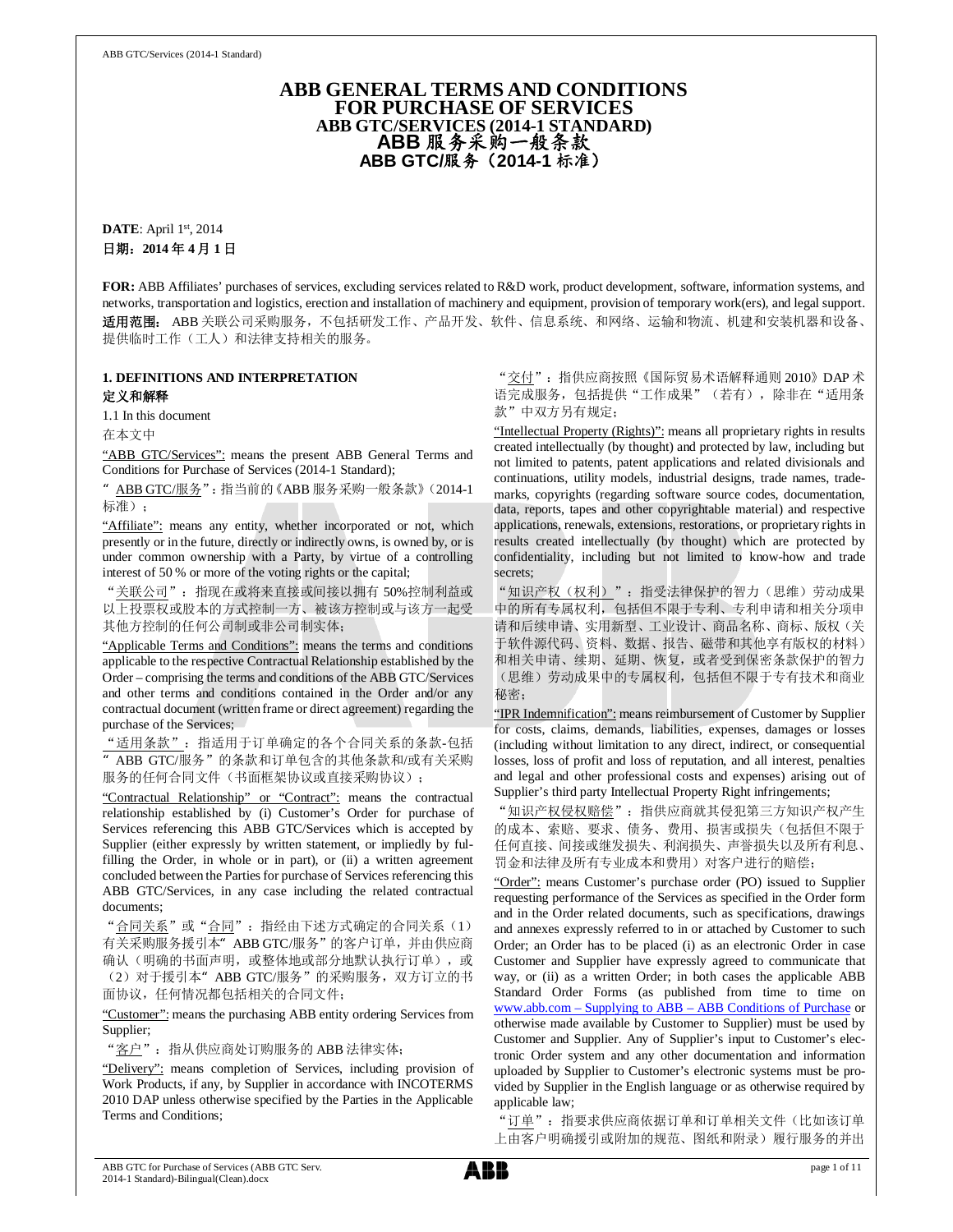具给供应商的客户采购订单;订单必须(1)以电子订单形式出具, 若客户和供应商明确同意该种方式,或(2)以书面订单形式出具; 在两种情况下客户和供应商必须使用 ABB 标准订单格式(在 www.abb.com – Supplying to ABB – ABB Conditions of Purchase 上 随时公布或客户和供应商另外确定的格式 )。供应商对客户电子 订单系统的任何添加和供应商对客户电子订单系统的任何其他文 件和信息的上载必须由供应商以英语语言提供或所适用法律另外 要求的语言。

"Party": means either Customer or Supplier;

"<u>一方</u>": 指客户或供应商;

"Services": means the services to be provided, including the Work Products to be delivered by Supplier according to the Applicable Terms and Conditions;

"服务":指供应商根据 "适用条款"拟提供的服务,包括供应 商拟交付的"工作成果";

"Supplier": means the party providing the Services to Customer on the basis of the Applicable Terms and Conditions;

"供应商": 根据"适用条款"向客户提供服务的一方;

"Variation Order": means a change to the Order such as to alter, to amend, to omit, to add to, or otherwise to change the Order or any parts thereof;

"变更单":指对订单进行的变更,比如更改、修改、删除、添 加订单或变更订单或其任何部分;

"VAT": means value added tax or any sales tax to be paid by a purchaser to a seller or service provider as part of or in addition to the sales price;

VAT": 指采购者向销售者或服务提供者支付作为销售价格一 部分或销售价格之外的增值税或任何销售税;

"Work Product": means all materials, documents, software or other items which are the result of the Services provided by Supplier under the respective Order in any form or media, including without limitation to data, diagrams, reports, specifications (including drafts).

"工作成果":指由供应商在各个订单项下提供服务产生的以任 何形式或介质的所有资料、文件、软件或其他项目,包括但不限 于数据、图表、报告和规范(包括草稿)。

1.2 Unless otherwise specified in the present ABB GTC/Services: 除非本"ABB GTC/服务"条款中另有规定,否则:

1.2.1 References to clauses are to clauses of the ABB GTC/Services; 参考条款是指参考"ABB GTC/服务"中的条款;

1.2.2 Headings to clauses are for convenience only and do not affect the interpretation of the ABB GTC/Services;

条款标题仅为提供方便,不应影响 ABB GTC/服务"条款的解释;

1.2.3 The use of the singular includes the plural and vice versa;

单数词语的使用包含其复数,反之亦然;

1.2.4 The use of any gender includes all genders.

指明性别的词语包含所有性别。

# **2. APPLICATION**

# 适用

2.1 The ABB GTC/Services (latest version made available by Customer to Supplier) shall apply if (i) Supplier accepts Customer's Order for purchase of Services, or if (ii) the Parties conclude an agreement for purchase of Services, provided that the agreement or the Order for purchase of Services expressly refers to and incorporates the ABB GTC/Services as Applicable Terms and Conditions.

ABB GTC/服务"(客户提供最新版本给供应商)应适用若(1) 供应商接受采购服务的客户订单,或若(2)双方订立采购服务的 协议,条件是采购服务的协议或订单明确援引和附上"适用条款" 中的" ABB GTC/服务"。

2.2 Each Order requires acceptance by Supplier either expressly by giving notice of acceptance, or impliedly by fulfilling the Order, in

whole or in part. Customer's Order form may specify a limited time period for acceptance; lapsing of such period without Supplier's acceptance of the Order shall give Customer the right to cancel the Order. Variation Orders requested by Supplier shall only become effective after express written confirmation by Customer.

每份订单都需要供应商通过发出订单接受函的明确形式或通过完 成订单的默认形式整体或部分接受。客户订单可以规定接受的限 定期限;供应商在限定期限内没有接受订单应授予客户取消订单 的权利。供应商要求的"变更单"仅在客户明确书面确认之后才 生效。

2.3 The ABB GTC/Services are the only terms and conditions upon which Customer is prepared to deal with Supplier for the provision of Services, and it shall govern the Contractual Relationship between Customer and Supplier to the exclusion of all other terms or conditions, except if and to the extent otherwise expressly agreed in writing between Customer and Supplier.

"ABB GTC/服务"是客户就服务提供与供应商进行交易依据的唯 一条款,并应适用于客户和供应商之间的"合同关系",所有其 他条款被排除在外,除非客户和供应商通过书面形式另外明确达 成一致的条款。

2.4 No terms or conditions endorsed upon, delivered with or contained in Supplier's quotations, acknowledgements or acceptances of Orders, specifications or similar documents will form part of the Contractual Relationship, and Supplier waives any right which it otherwise might have to rely on such other terms or conditions.

供应商报价单、确认函或订单接受函、规范或类似文档上背书的、 随带的或包含的条款不应构成"合同关系"的一部分,供应商放 弃任何其针对这些条款享有的权利。

2.5 References in the ABB GTC/Services to any statute or statutory provision shall, unless the context otherwise requires, be construed as a reference to that statute or provision as from time to time amended, consolidated, modified, extended, re-enacted or replaced.

除非上下文另有规定," ABB GTC/服务"援引的任何法律或法规 应解释为援引随时修订、合并、修改、扩充、重新制定或替代的 法律或法规。

# **3. SUPPLIER'S RESPONSIBILITIES**

## 供应商的职责

3.1 Supplier shall provide the Services and deliver the Work Products: 供应商应按照下列条件提供服务和交付"工作成果":

3.1.1 in accordance with the applicable laws and regulations; 遵照相应的法律法规;

3.1.2 in accordance with the quality standards stated under Clause 9.1 and specified in the Order and in the other documents being part of the Contractual Relationship;

遵照 9.1 条说明的和订单中指明的以及"合同关系"中其他文件 规定的质量标准;

3.1.3 free from defects and from any rights of third parties;

没有任何瑕疵并且不存在第三方的任何权利;

3.1.4 on the due date specified in the Order;

按照订单的规定日期;

3.1.5 in the quantity specified in the Order;

按照订单的规定数量;

3.1.6 with all skill and care and in accordance with industry best practice.

#### 利用所有技能和谨慎并按照行业最佳做法。

3.2 Supplier shall not substitute or modify any of the agreed materials used for the provision of the Services or make any changes to the agreed ingredients, the design or other agreed criteria of the Work Products without Customer's prior written approval.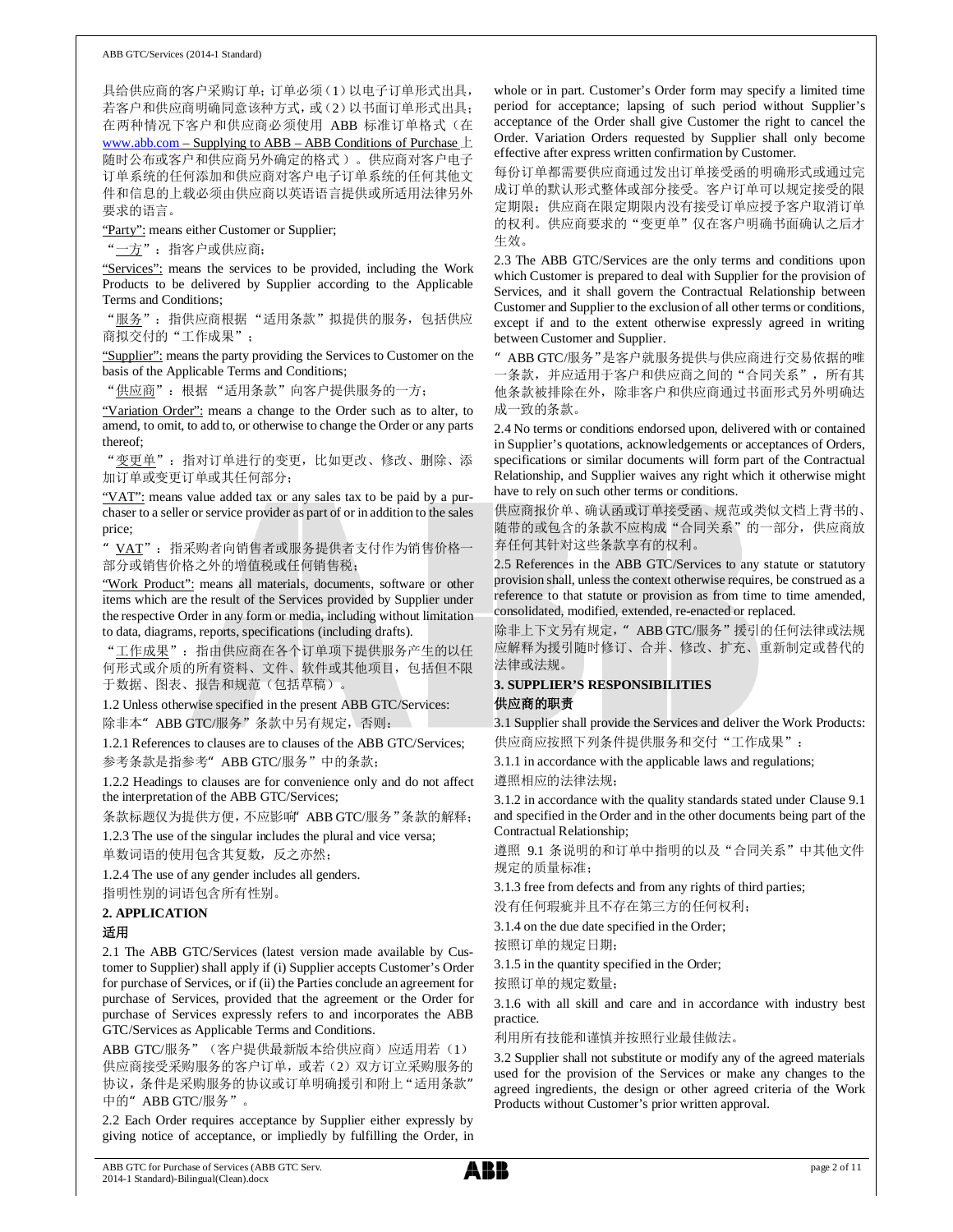#### ABB GTC/Services (2014-1 Standard)

未经客户的事先书面批准,供应商不得替换或更改提供服务商定 使用的任何材料或对"工作成果"商定的成分、设计或其他商定 的标准进行任何变更。

3.3 Supplier shall take care that Work Products are contained or packaged in the manner usual for such Work Products or, where there is no such manner, in a manner adequate to preserve and protect the Work Products until Delivery completion.

供应商应保证以适用于该"工作成果"的通常方式进行包装或装 箱,如果没有这种通常方式,应利用足以保存和保护"工作成果" 直到交付完成的方式对"工作成果"进行包装或装箱。

3.4 Supplier shall submit invoices in an auditable form, complying with Supplier's and Customer's applicable local mandatory law, generally accepted accounting principles and the specific Customer requirements, containing the following minimum information: Supplier name, address and reference person including contact details (telephone, e-mail etc.); invoice date; invoice number; Order number (same as stated in the Order); Supplier number (same as stated in the Order); address of Customer; quantity; specification of Services supplied; price (total amount invoiced); expenses approved by Customer, but not included in the price (to be specified by amount and category); currency; tax or VAT (amount has to be specified); tax or VAT number; payment terms.

供应商应遵照供应商和客户当地适用的强制性法律、通用会计准 则和客户的具体要求提交可供审计的发票,并至少包含下列信息: 供应商名称、地址和联系人(包括详细联系信息,如电话、电子 邮件等);发票日期;发票号码;订单号码(与订单上的相同); 供应商编号(与订单上的相同);客户地址;数量;服务规格;

价格(开票总价);客户批准的费用,但不包括在价格中(列明 数额和类别); 币种;税款或 VAT (必须列明金额); 税号或 VAT 编号;支付条件。

3.5 Invoices shall be issued to Customer as stated in the Order and/or the Applicable Terms and Conditions, and shall be sent to the invoice address specified in the Order.

应遵照订单和/或"适用条款"中的说明向客户开具发票并发送到 订单中说明的地址。

3.6 Expenses not agreed in writing by Customer will not be reimbursed.

客户未书面同意的费用将不报销。

3.7 Customer may issue Variation Orders to Supplier to alter, amend, omit, add to, or otherwise change ordered Services or parts thereof, and Supplier shall carry out such Variation Orders. Agreed unit prices stated in the Order and/or otherwise agreed between Customer and Supplier shall apply.

客户可向供应商下达变更单,以更改、修改、删除、添加已订购 的服务或部分服务,并且供应商应执行该变更单。订单中说明的 一致同意单价和/或客户和供应商另外达成一致的单价应适用。

3.8 Supplier shall in no event suspend the performance of any Services or the Delivery of Work Products to Customer. In the event of Force Majeure, Clause 16 shall apply.

供应商在任何情况下都不应中止履行任何服务或向客户交付"工 作成果"。若发生不可抗力,应适用 16 条。

## **4. CUSTOMER'S RESPONSIBILITIES** 客户的职责

4.1 In consideration of the Services provided by Supplier in accordance with the Applicable Terms and Conditions, Customer shall pay to Supplier the fees or purchase price stated in the Order in accordance with the payment terms specified therein, provided the invoice fulfils the requirements of Clauses 3.4 and 3.5. In the event that the payment terms are determined by mandatory applicable law, such terms shall prevail.

作为供应商按照 "适用条款"提供服务的对价,客户应依据订单 中规定的付款条件向供应商支付订单中列明的费用或采购价格,

前提条件是发票满足 3.4 条和 3.5 条的要求。如果强制适用的法律 对付款条件有明确规定,该付款条件应优先适用。

4.2 Customer reserves the right to set off any amount and to withhold payment for Services not provided in accordance with the Applicable Terms and Conditions.

客户有权依照"适用条款"抵消和扣减未提供服务的任何款项。 **5. DELIVERY**

# 交付

5.1 The Services shall be provided at the agreed place specified in the Order, or, if no such place has been specified, at Customer's address specified in the Order.

应在订单指定的地点提供服务,或若没有指定服务地点,应在订 单列明的客户地址提供服务。

5.2 The Work Products shall be delivered in accordance with INCOTERMS 2010 DAP, to the agreed place specified in the Order, or, if no such place has been specified, to Customer's place of business. "工作成果"应依据《国际贸易术语解释通则 2010》DAP 术语交 付至订单中列明的地点,或若客户没有指定服务地点,应交付至 客户营业地点。

5.3 Supplier shall ensure that each Delivery of a Work Product is accompanied by a delivery note, which shall contain the following minimum information (unless required otherwise by Customer): the Order number, date of Order, number of packages and contents, where applicable the customs tariff number of the country of consignment, and, in the case of partial delivery, the outstanding balance remaining to be delivered. For controlled goods, the national export control number must be indicated and, and if the goods are subject to U.S. export regulations, the U.S. Export Control Classification Number (ECCN) must be specified in the delivery note. Proofs of preferential origin as well as conformity declarations and marks of the country of consignment or destination are to be submitted without being requested; certificates of origin upon request.

供应商应确保每次交付"工作成果"都附随相应的交货单,该交 货单至少包含下列信息(除非客户另有要求): 订单号码、订单 日期、包裹数量和容量、起运国的海关关税号(若适用),以及 如果是部分交付,剩余未交付的数量。对于受监管货物,国家出 口控制号必须注明;若货物须遵守美国出口法律,《美国出口控 制分类编号》必须在交货单上注明。无需要求,应提交优惠原产 地证明、合规申报和起运国或目的国标志;一旦要求,提交原产 地证书。

5.4 Work Products shall be delivered during Customer's business operation hours unless otherwise requested by Customer.

除非客户另有要求,否则应在客户的营业时间内交付"工作成果"。

5.5 Upon Delivery of the Work Products, Supplier (or its appointed carrier) shall provide Customer with such export documents as are applicable or necessary together with a delivery note.

交付"工作成果"时,供应商(或其指定承运人)应随交货单一 起向客户提供适用的或必要的出口文件。

5.6 Ownership (title) regarding Work Products shall pass to Customer at Delivery, except if otherwise agreed in writing. For assigning of Intellectual Property in the Work Products arising from the Services Clause 11.1 shall apply.

"工作成果"的所有权(所有权凭证)在交付时应转移给客户, 除非另外书面达成一致。对于服务中"工作成果"的知识产权转 移,应适用 11 条。

5.7 Supplier shall invoice Customer upon Delivery in accordance with Clause 3.4 and 3.5, but such invoicing shall be conducted separately from dispatch of the Work Products to Customer.

供应商应按照 3.4 条和 3.5 条的规定在交付之后向客户开具发票, 但是开具发票应与向客户交付"工作成果"分开。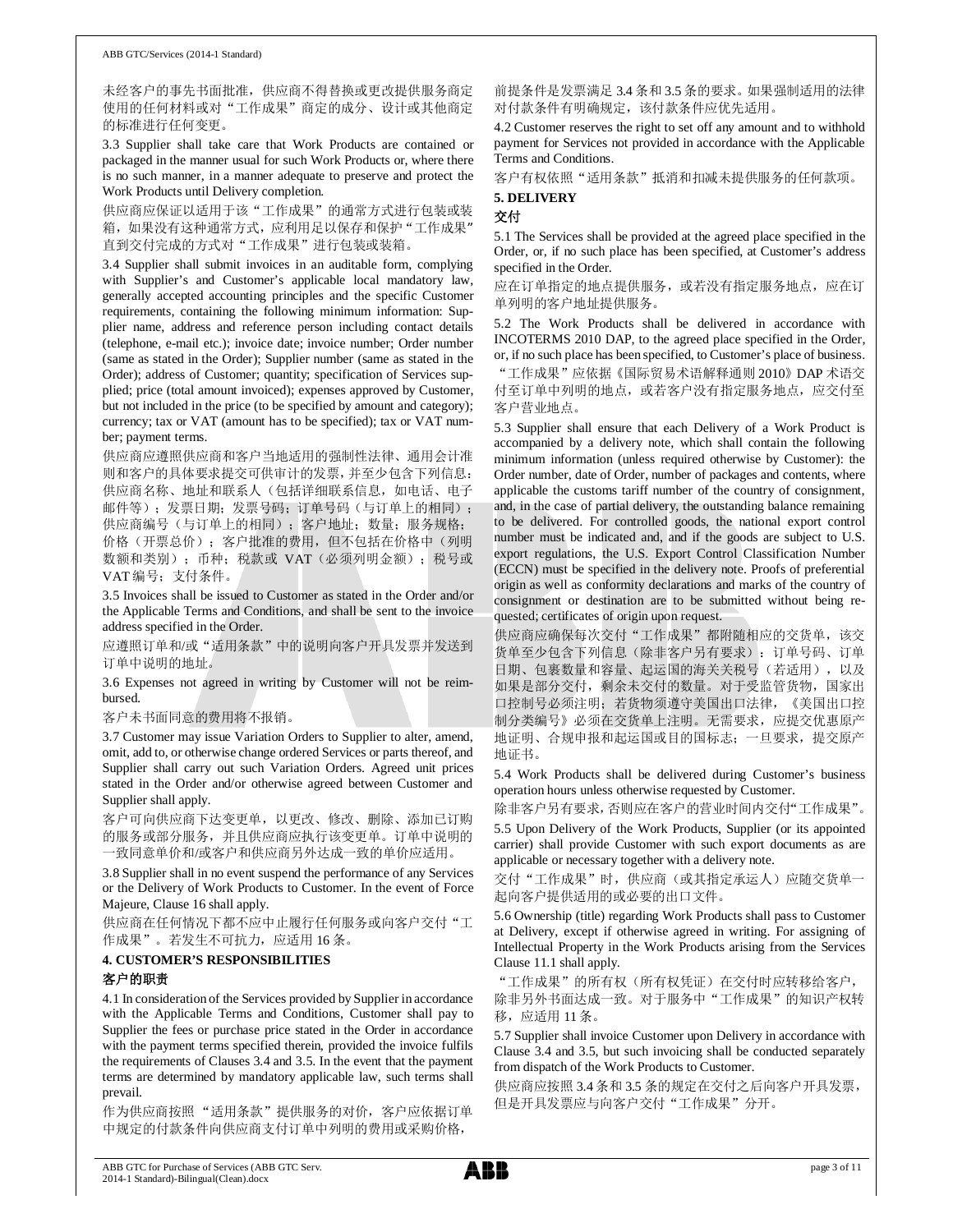## **6. ACCEPTANCE** 接受

6.1 Customer shall not be deemed to have accepted any Services until it has had a reasonable time to inspect them following completion or, in the case of a defective performance, until a reasonable time after such defective performance has become apparent. Such reasonable time period shall be determined by the specifics of the Services, the defective performance and the circumstances of the provision of the Services.

在完成之后有合理时间检验服务之前,或者若提供服务有瑕疵的 情况下,该瑕疵履约变得明显之后的合理时间之前,不应视为客 户接受了任何服务。该合理期间应由服务特点、瑕疵履约和提供 服务的情况而定。

6.2 If any Services provided or Work Products delivered to Customer do not comply with Clause 3 (Supplier's Responsibilities), or are otherwise not in conformity with the Order, then, without limiting any other right or remedy that Customer may have under Clause 10 (Remedies), Customer may reject the Services and/or the Work Products, and may request replacement of the Services and/or the Work Products, or recover all payments made to Supplier by Customer.

如果提供给客户的任何服务或交付的"工作成果"没有遵守第 3 条(供应商的职责)的规定, 或者不符合订单的规定, 那么, 在 不影响客户根据第 10 条(救济)享有的任何其他权利或救济的情 况下,客户可拒收服务和/或"工作成果",并要求更换服务和/ 或"工作成果",或要求供应商全额退回客户支付的款项。

6.3 Upon Supplier's request Customer shall send written acceptance statement to Supplier.

若供应商要求,客户应发送书面验收声明给供应商。

### **7. DELAY**

### 延迟

If the Delivery of the Services or the Work Products does not comply with the agreed delivery date(s), then, without prejudice to any other rights which it may have under the Contractual Relationship or at law, Customer reserves the right to:

如果交付的服务或工作成果没有按照预定日期交付,那么,在不 影响"合同关系"或法律项下任何其他权利的情况下, 客户有权:

7.1 terminate the Contractual Relationship or the respective Order in whole or in part;

全部或部分终止"合同关系"或各个订单;

7.2 refuse any subsequent Delivery of Services or Work Products which Supplier attempts to make;

拒绝供应商试图提供任何后续的交付服务或"工作成果";

7.3 recover from Supplier any expenditure reasonably incurred by Customer in obtaining the Services or the Work Products in substitution from another supplier;

要求供应商赔偿客户从其他供应商处获得替代服务或"工作成果" 合理产生的任何费用;

7.4 claim damages for any additional costs, loss or expenses incurred by Customer which are reasonably attributable to Supplier's failure to provide the Services or to deliver the Work Products on the agreed dates; and

就可合理归因于供应商未按时提供服务或交付的"工作成果"的 任何额外成本、损失或费用进行索赔;和

7.5 claim compensation for liquidated damages in addition to the rights provided under Clauses 7.1 to 7.4 if such compensation right is expressly stated in the respective Order.

除了 7.1 条至 7.4 项下权利之外要求违约金赔偿,若该赔偿权利在 相应订单中进行了明确说明。

**8. INSPECTION**

检查

8.1 Supplier shall allow Customer and/or its authorised representatives to inspect the Services and to test the Work Products, or parts of them at any time prior to the completion of the Services and/or the Work Products.

在完成服务和/或"工作成果"之前的任何时间,供应商应允许客 户和/或其授权代表检查服务和测试"工作成果",或部分服务和 "工作成果"。

8.2 Notwithstanding any inspection or test sampling however conducted, Supplier shall remain fully responsible for the Services' compliance with the Order. This applies whether or not Customer has exercised its right of inspection and/or testing and shall not limit Supplier's obligations under the Order. For the avoidance of doubt, inspection of Services or testing of Work Products by Customer and/or its authorised representatives shall in no event exempt Supplier from or limit Supplier's warranties or liability in any way.

不管采取了何种检查或抽样测试,供应商应完全负责服务符合订 单的要求。这适用于不管客户是否行使了其检查和/或测试的权 利,并且不应限制供应商在订单项下的义务。为避免疑义,客户 和/或其授权代表检查服务或测试"工作成果"在任何情况下都不 应以任何方式免除或限制供应商的保证或责任。

## **9. WARRANTY**

## 质保

9.1 Supplier warrants that the Services (including Work Products):

供应商保证服务(包括"工作成果"):

9.1.1 comply with all agreed specifications, including all specified material, workmanship and the like, documentation and quality requirements, or in absence thereof are performed in accordance with generally accepted practices, procedures and standards of the respective industry and are fit for the purposes for which Services of the same description type would ordinarily be used, and that the results of the Services maintain the functionality and performance as expected by Customer according to Supplier's information, documentation and statements;

符合所有商定的规范,包括所有规定材料、工艺和同类性质要求、 资料和质量要求,或在没有商定规范情况下,应依据各个行业一 般公认的做法、程序和标准履行服务并且符合相同类型服务通常 用途,并根据供应商的信息、资料和声明服务结果保持具有客户 期望的功能和性能;

9.1.2 are appropriate and fit for any particular purpose expressly or impliedly made known to Supplier in the Order;

适合并符合在订单中明示或默示告知供应商的任何特定用途;

9.1.3 are new and unused (in case of Work Products) at the date of Delivery;

在交付日期是全新未用的(适用"工作成果"的情形);

9.1.4 are free from defects and rights of third parties;

没有任何瑕疵并且不存在第三方权利;

9.1.5 possess the qualities which Supplier has held out to Customer as a sample, model or otherwise;

具有供应商提供给客户的样品、模型或其他同样的质量;

9.1.6 comply with Clause 12 (Compliance with Relevant Law).

符合第 12 条规定(遵守相关法律)。

9.2 The warranty period shall be twenty four (24) months from acceptance of the Services or the Work Products, if no other time period is stated in the Order or otherwise expressly agreed in writing by the Parties.

若订单中没有规定其他期限或双方没有另外明确书面达成一致期 限,质保期为接受服务或"工作成果"后二十四(24)个月。

9.3 In case of non-compliance with the warranty provided under this Clause, Customer shall be entitled to enforce the remedies provided in Clause 10 (Remedies).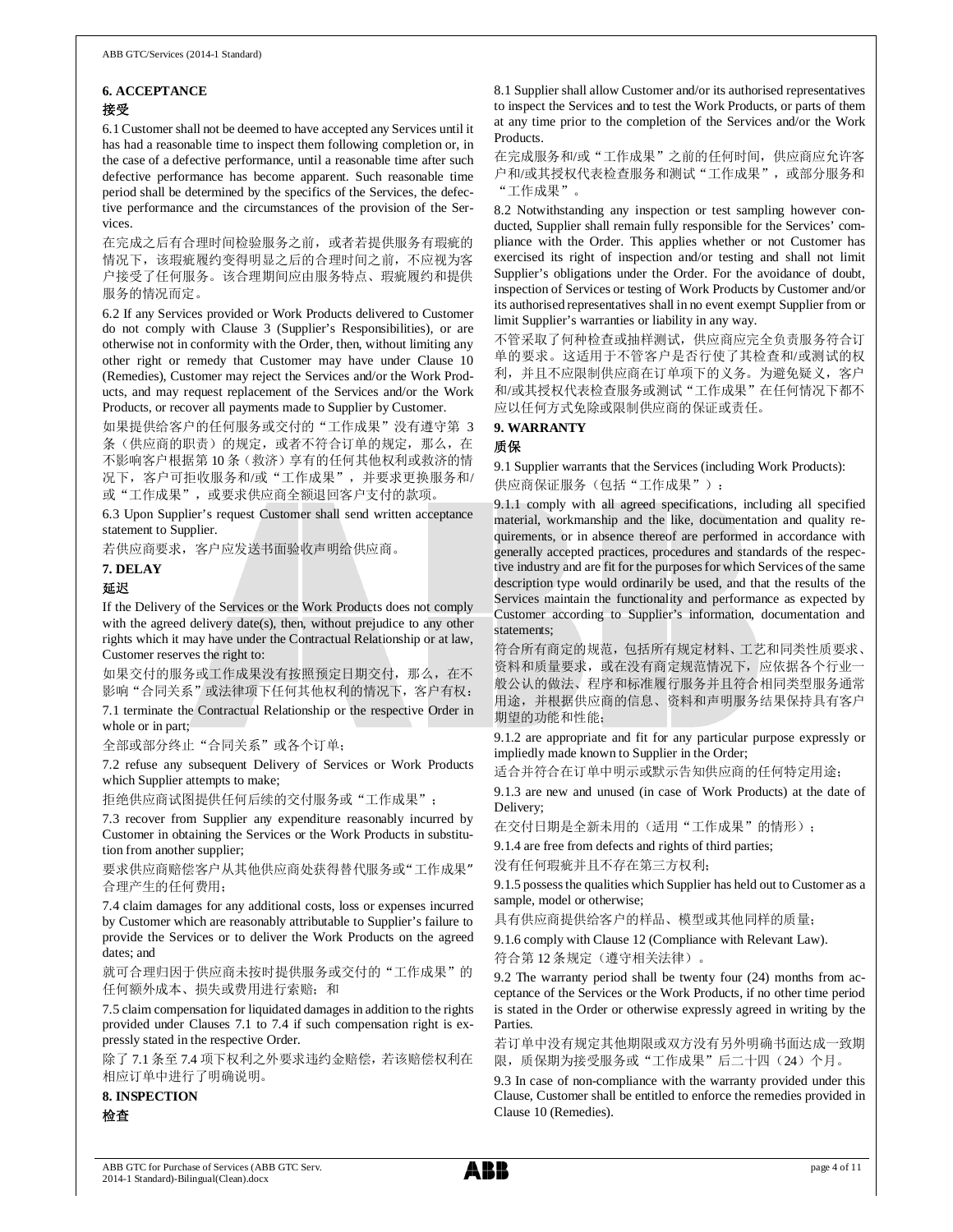如果没有遵守本条中的质保规定,客户有权执行第 10 条(救济) 中规定的救济。

# **10. REMEDIES**

## 救济

10.1 In case of breach of warranty under Clause 9 (Warranty) or if Supplier otherwise fails to comply with any of the Applicable Terms and Conditions, Customer shall give notice in writing to Supplier of such breach of warranty and provide Supplier an opportunity to swiftly remedy it. If no Supplier action to remedy such breach has been taken within forty eight (48) hours of receiving such Customer notification, Customer shall be entitled to any one or more of the following remedies at its own discretion and at Supplier's expense:

如果违反第9条(质保)中的质保规定或供应商没有遵守任何"适 用条款",客户应就该质保违约行为向供应商发出书面通知,并 向供应商提供能迅速补救的机会。如果供应商在收到客户通知后 四十八(48)小时内没有采取补救该违约的措施, 客户可自主决 定并由供应商承担费用享有下列任何一项或多项救济:

10.1.1 to give Supplier another opportunity to carry out any additional work necessary to ensure that the Applicable Terms and Conditions are fulfilled;

给予供应商另一个机会采取额外的必要措施, 以确保满足"适用 条款"要求;

10.1.2 to carry out (or to instruct a third party to carry out) any additional work necessary to make the Services comply with the Applicable Terms and Conditions;

采取(或指示第三方采取)任何额外的必要措施使服务符合"适 用条款"要求;

10.1.3 to obtain immediate replacement of the defective Services by Services conforming with the Applicable Terms and Conditions without defects:

利用符合"适用条款"要求没有瑕疵的服务迅速更换有瑕疵的服 务;

10.1.4 to refuse to accept any further Services, but without relieving Supplier from its liability for the defective Services;

拒收任何后续服务,但不免除供应商针对瑕疵服务所应承担的责 任;

10.1.5 to claim such damages as may have been sustained by Customer as a result of Supplier's breaches of the Applicable Terms and Conditions, statutory duty or any applicable law;

就供应商违反"适用条款"、法定义务或任何适用法律规定给客 户遭受的损失进行索赔;

10.1.6 to claim liquidated damages expressly provided in the Order; 索赔订单项下明确规定的违约金;

10.1.7 to terminate the Contractual Relationship or the respective Order in accordance with Clause 15.2.

按照 15.2 条规定终止"合同关系"或相应订单。

10.2 In the event that Clauses 10.1.1, 10.1.2 or 10.1.3 apply, the entire warranty period of Clause 9.2 shall be restarted.

如果 10.1.1、10.1.2 或 10.1.3 条适用,9.2 条规定的整个质保期应 重新开始计算。

10.3 The rights and remedies available to Customer and contained in the Applicable Terms and Conditions (including, but not limited to the ABB GTC/Services) are cumulative and are not exclusive of any rights or remedies available at law or in equity.

客户享有的包含在"适用条款"(包括但不限于 ABB GTC/服务") 中的权利和救济是累积性的,并不排除根据法律或衡平法享有的 任何权利或救济。

**11. INTELLECTUAL PROPERTY** 知识产权

11.1 Supplier assigns herewith to Customer full ownership rights in and to any Intellectual Property in the Work Products arising from the Services for the full duration of such rights, wherever in the world enforceable. Supplier further agrees to execute, upon Customer's request and at its cost, all further documents and assignments and do all such further things as may be necessary to perfect Customer's ownership title to the Intellectual Property or to register Customer as owner of the Intellectual Property with any registry, including but not limited to governmental registration authorities or private registration organisations.

供应商在该权利的整个期间向客户转让服务所产生"工作成果" 的任何知识产权的完整所有权,并在世界的任何地方可执行。一 旦客户要求并承担其费用,供应商进一步同意签署所有文件和转 让,并且采取所有的措施完善客户对知识产权的所有权或在任何 登记机构将客户注册为知识产权的所有人,包括但不限于政府登 记机关或私人登记组织。

11.2 The Intellectual Property Rights in any Work Products created by or licensed to Supplier prior to the respective Order or outside of such Order, and any subsequent modifications to the same ("Pre-Existing Works") will remain vested in Supplier or the respective third party owner. To the extent that Pre-Existing Works are embedded in any Work Products delivered by Supplier, Customer and its Affiliates shall have a worldwide, irrevocable, perpetual, transferrable, non-exclusive, royalty-free licence with rights to sublicense to use the Pre-Existing Works as part of such Work Products, including the right to further improve, develop, market, distribute, sub-license, exploit or otherwise use the Work Products containing such Pre-Existing Works. Supplier shall not be prevented or restricted by this ABB GTC/Services from using its own know-how or its Pre-Existing Works in the course of providing the Services.

在相应的订单生成之前或在该订单的范围之外,由供应商创造或 许可给供应商的任何"工作成果"的知识产权,以及随后对其进 行的任何修改("既存成果")由供应商或相应的第三方所有。如 果"既存成果"被嵌入供应商交付的任何"工作成果"中, 客户 及其关联公司应拥有对该"工作成果"一部分的"既存成果"进 行分许可或使用的全球性的、不可撤销的、永久性的、非独家的、 免许可费的许可,包括但不限于进一步改进、开发、营销、分销、 分许可、利用或以任何其他方式使用含有"既存成果"的"工作 成果"的权利。"ABB GTC/服务"条款将不妨碍或限制供应商在提 供服务的过程中,使用其专有技术或"既存成果"。

11.3 In the event that the Services provided and/or Work Products delivered by Supplier infringe any third party Intellectual Property Rights, Supplier shall, notwithstanding anything provided to the contrary or otherwise contained in the Applicable Terms and Conditions (including, but not limited to the ABB GTC/Services), provide IPR Indemnification to Customer. The IPR Indemnification applies whether or not Supplier may have been negligent or at fault and does not limit any further compensation rights of Customer. Supplier's obligation to indemnify Customer as provided under this Clause shall not apply if and to the extent the liability or damage was caused by Customer's own pre-existing Intellectual Property Rights contributed to, or implemented into the Work Products and/or the Services provided by Supplier.

如果供应商提供的服务和/或交付的"工作成果"侵犯了任何第三 方知识产权, 不管"适用条款"(包括但不限于"ABB GTC/服务") 是否有相反规定或其他规定,供应商应向客户提供知识产权侵权 赔偿。不管供应商是否存在疏忽或过错,知识产权侵权赔偿适用 并且不限制客户获得任何进一步赔偿的权利。如果由客户自身既 存知识产权用于或实施于供应商提供的服务和/或"工作成果"中 造成的责任或损失,本条款规定的供应商向客户赔偿的义务不应 适用。

11.4 If any infringement claim is made against Customer, Customer may without prejudice to its rights under Clause 11.3 also request at its discretion and at Supplier's cost that Supplier (i) procures for Customer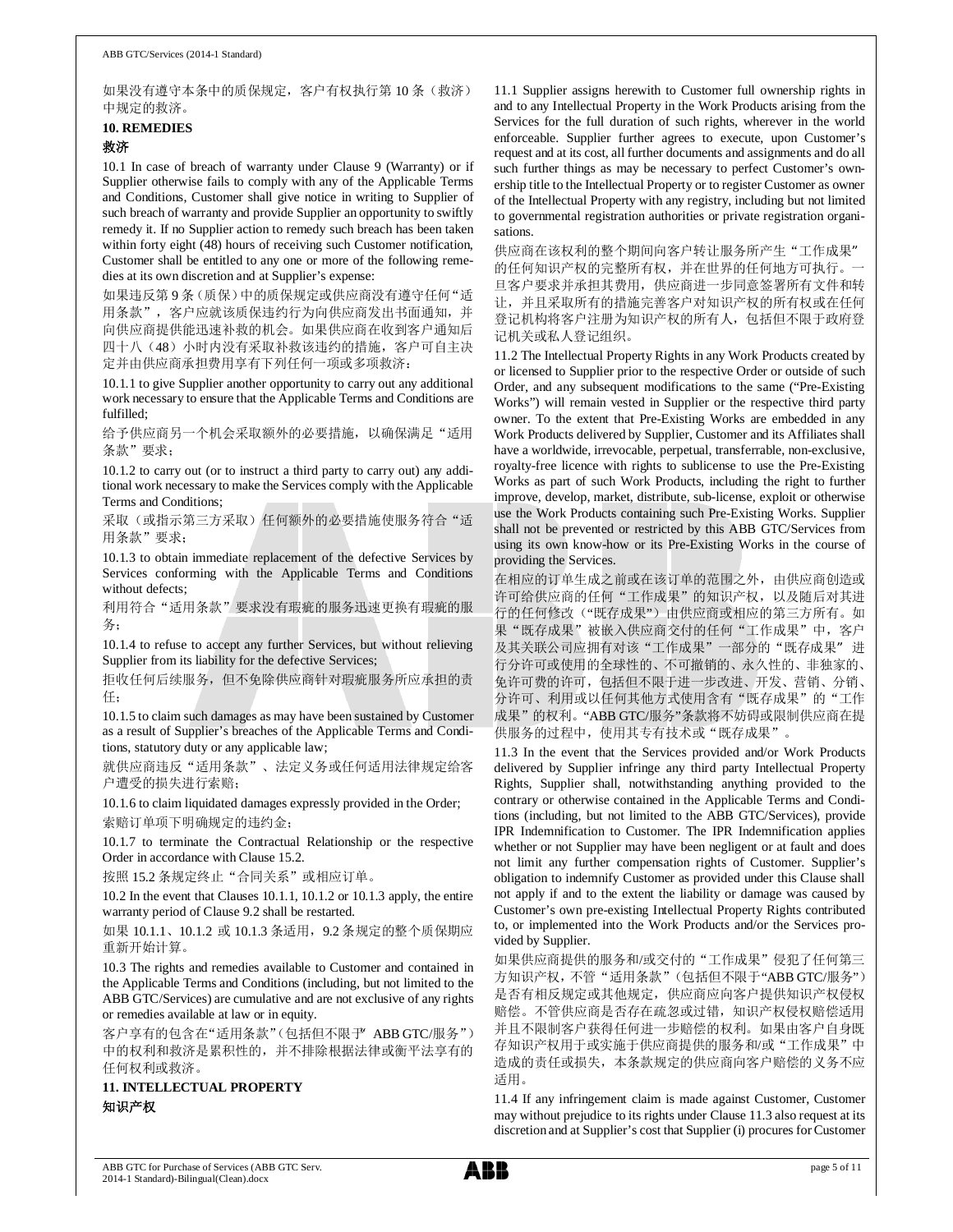the right to continue using the Work Products and/or the Services; (ii) modifies the Work Products and/or the provision of the Services so that they cease to be infringing; or (iii) replaces the Work Products and/or the Services so that they become non-infringing.

如果针对客户提起任何侵权索赔,客户在不影响其根据 11.3 条享 有的权利情况下并由其自行决定,可要求供应商承担费用(1)促 成客户有权继续使用"工作成果"和/或服务;(2)改造"工作 成果"和/或服务以便停止侵权;或(3)更换"工作成果"和/或 服务以便其不再侵权。

11.5 In the event Supplier cannot fulfil Customer's above request, Customer shall be entitled to terminate the Contractual Relationship or the respective Order, to reclaim all sums which Customer has paid to Supplier thereunder and to claim compensation in accordance with Clause 11.3 and for any other costs, losses or damages incurred whatsoever.

如果供应商不能满足客户的上述要求,客户有权终止"合同关系" 或相应订单,索回客户已支付给供应商的所有款项,并可根据 11.3 条的规定要求补偿和就由此产生的任何其他成本、损失或损害要 求赔偿。

#### **12. COMPLIANCE WITH RELEVANT LAW**

### 遵守相关法律

12.1 The Services covered by the Applicable Terms and Conditions shall be provided by Supplier in compliance with all relevant legislation, regulations, and codes of practice, guidance and other requirements of any relevant government or governmental agency applicable to Supplier. To the extent that such regulations are advisory rather than mandatory, the standard of compliance to be achieved by Supplier shall be in compliance with the generally accepted best practice of the relevant industry.

"适用条款"涵盖的服务应由供应商遵照所有相关法律、法规、 规范、指南以及任何相关政府或政府机构的其他要求进行提供。 如果这些规定是建议性的而非强制性的,适用于供应商的合规标 准应为遵守相关行业公认的最佳做法。

12.2 Each Party warrants that it will not, directly or indirectly, and that it has no knowledge that the other Party or any third parties will, directly or indirectly, make any payment, gift or other commitment to its customers, to government officials or to agents, directors and employees of a Party, or any third party in a manner contrary to applicable laws (including but not limited to the U. S. Foreign Corrupt Practices Act and, where applicable, legislation enacted by member states and signatories implementing the OECD (Convention Combating Bribery of Foreign Officials), and shall comply with all relevant laws, regulations, ordinances and rules regarding bribery and corruption. Nothing in this ABB GTC/Services shall render either Party or any of its Affiliates liable to reimburse the other for any such consideration given or promised.

各方特此保证,任何一方不会,且未知悉另一方会,直接或间接 地,以违反相关法律(包括但不限于美国《反海外贿赂法》以及 适用的经合组织成员国为实施《禁止在国际商业交易中贿赂外国 政府官员公约》制定的立法)规定的方式,向其客户、政府官员、 双方的代理、董事和员工或任何第三方付款、赠送礼物或做出其 他承诺,并且双方应遵守所有有关贿赂和腐败的法律、法规、条 例和规定。"ABB GTC/服务"条款的任何规定均不使任何一方承 担义务偿付另一方任何已给予的或承诺的此种对价。

12.3 Either Party's material violation of any of the obligations contained in this Clause 12 (Compliance with Relevant Law) may be considered by the other Party to be a material breach of the respective Contractual Relationship between the Parties, and shall entitle such Party to terminate the Contractual Relationship with immediate effect and without prejudice to any further right or remedies under such Contractual Relationship or applicable law.

任何一方对 12 条(遵守相关法律)规定的任何义务的实质性违反 可被另一方视为对双方之间相应"合同关系"的实质性违反,另

一方因而有权立即终止"合同关系",并且不影响在该"合同关 系"项下或适用的法律项下对此享有的任何进一步的权利或补救 措施。

12.4 Notwithstanding anything to the contrary stated in any Applicable Terms and Conditions, Supplier shall, without any limitations, indemnify and hold harmless Customer from and against any claim, proceeding, action, fine, loss, cost and damages arising out of or relating to any such violation of the above mentioned obligations, the termination of the respective Contractual Relationship, and any noncompliance with export control regulations, and Supplier shall compensate Customer for all losses and expenses whatsoever resulting therefrom.

无论"适用条款"中有任何相关规定,供应商应无任何限制条件 地赔偿并使客户免受因其违反上述义务、终止相应的"合同关系" 以及任何不符合出口控制法规而导致的或相关的任何索赔、法律 程序、诉讼、罚款、损失和损害,并且供应商应赔偿客户由此产 生的所有损失和费用。

12.5 Supplier herewith acknowledges and confirms that it has received a copy of ABB's Code of Conduct and ABB's Supplier Code of Conduct or has been provided information on how to access the ABB Codes of Conduct online (www.abb.com – Integrity – Code of Conduct). Supplier agrees to perform its contractual obligations under the Applicable Terms and Conditions and the respective Contractual Relationship with substantially similar standards of ethical behaviour as stated in the above mentioned ABB Codes of Conduct.

供应商在此认可并确认,其已收到一份 ABB 的行为准则和《ABB 供应商行为准则》或已知悉如何在线获取 ABB 行为准则 (www.abb.com-Integrity-Code of Conduct) 的信息。供应商同意 按照上述提到的 ABB 的行为准则实质类似的标准履行其在 "适 用条款"和相应"合同关系"项下的合同义务。

12.6 Supplier and its sub-contractors must comply with the ABB Lists of Prohibited and Restricted Substances and with the reporting and other requirements regarding Conflict Minerals and all other employment, safety, health, environmental and quality requirements made available under www.abb.com – Supplying to ABB – Doing Business with ABB or otherwise and shall provide Customer with respective documents, certificates and statements if requested. Any statement made by Supplier to Customer (whether directly or indirectly, e. g. where applicable via the ABB Supplier Registration and Pre-Qualification System) with regard to materials used for or in connection with the Services and/or Work Products will be deemed to be a representation under the Contract.

供应商和其分供商必须遵守《ABB 禁用和限制物质清单》,有关 冲突矿产的报告及其它要求,和所有其他雇佣、安全、健康、环 境和质量要求,参见:www.abb.com - Supplying to ABB - Doing Business with ABB 或其他, 并且应向客户提供相应的文件、证书 和书面(若要求)。任何供应商向客户所做的关于使用于服务和/ 或工作成果有关的材料之声明(无论是直接的还是间接的,例如 通过 ABB 供应商注册及预审系统(如适用)), 将被视为合同下 的一种陈述。

12.7 Supplier represents and warrants that it is knowledgeable with, and is and will remain in full compliance with all applicable export and import laws, regulations, instructions, and policies, including, but not limited to, securing all necessary clearance requirements, export and import licenses and exemptions from, and making all proper filings with appropriate governmental bodies and/or disclosures relating to the provision of services, the release or transfer of goods, hardware, software and technology to non U.S. nationals in the U.S., or outside the U.S., the release or transfer of technology and software having U.S. content or derived from U.S. origin software or technology.

供应商陈述并保证其熟知并将一直遵守所有适用的进出口法律, 规定,指令以及政策,包括看不限于:向有管辖权的政府机构获 取所有必须的清关要求,向其取得进出口许可和豁免,完成所有 适当的备案,和/或披露有关向在美国境内的非美国公民或美国境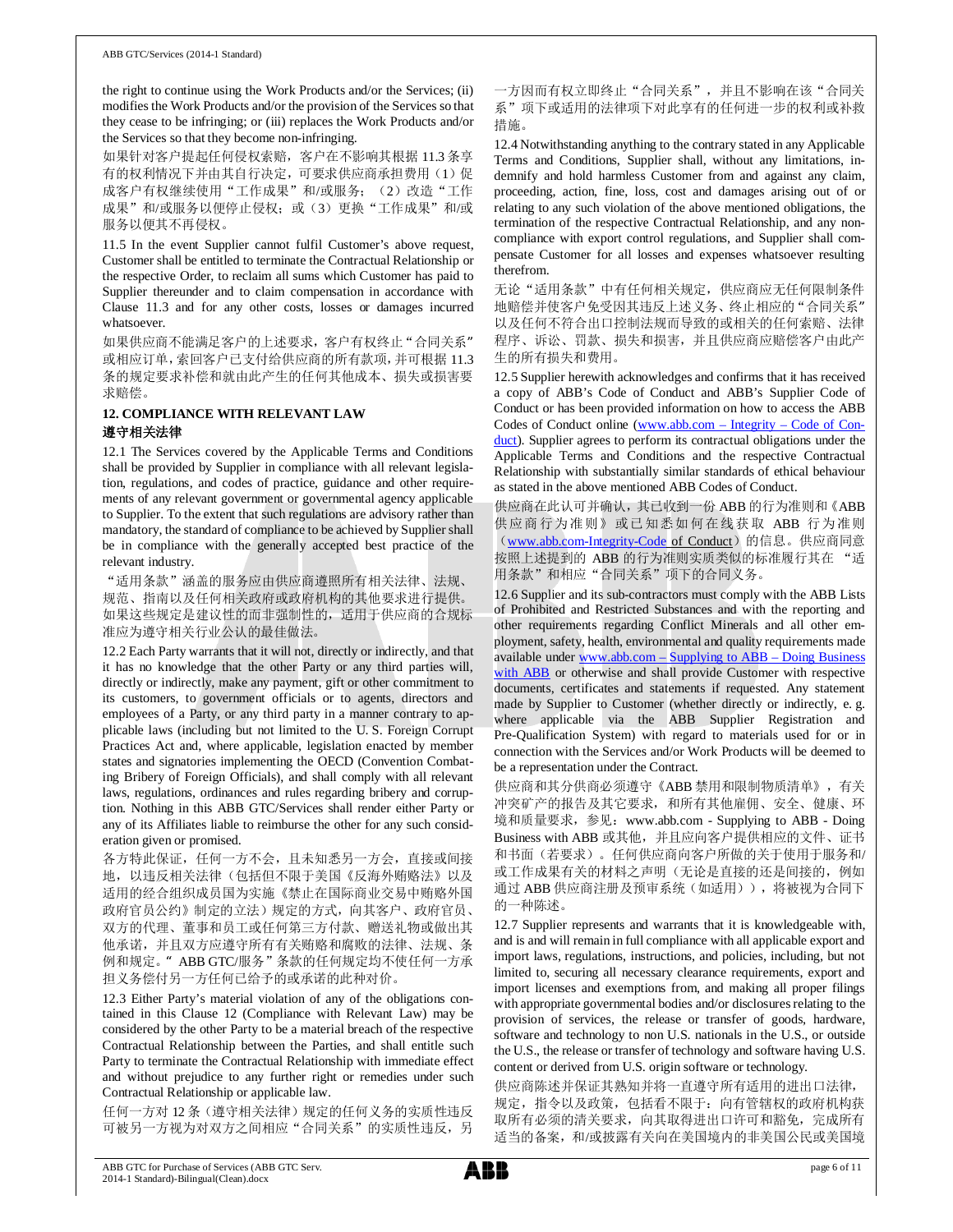外提供服务,货物、硬件,软件和技术的转让或转移,将含有与 美国有关内容的或由美国原产的软件或技术衍生的技术和软件进 行转让或转移。

12.8 No goods or services included in the Services and/or Work Products shall originate from any company or country listed in any relevant boycott list issued by the authority in the country where the goods or services shall be used or an authority otherwise having influence over the equipment and material forming part of the Services and/or Work Products. If any of the Services and/or Work Products is or will be subject to export restrictions, it is Supplier's responsibility to promptly inform Customer in writing of the particulars of such restrictions.

若服务和/或工作成果在某一国家使用或某一机构以任何方式对 构成服务和/或工作成果的设备及材料有影响力,则服务和/或工作 成果不应包含来自于被列在该国机构出具的相关联合抵制清单上 的任何公司或国家。如果任何服务和/或工作成果受到或将要受到 出口限制,供应商应负责立即书面告知客户有关该等限制的详细 情况。

12.9 Supplier shall indemnify and hold Customer harmless for all claims, demands, losses, damages, costs, fines, penalties, attorney's fees and all other expenses arising from export restrictions concealed by Supplier. With respect to export restrictions solely attributable to Customer's use of the Services and/or Work Products, the now said warranty shall only apply to the extent Supplier has knowledge of or reasonably should have been aware of such use.

供应商应向客户赔偿并使客户免受由于供应商隐瞒出口限制所导 致的所有索赔、主张、损失、损害、成本、处罚、罚款、律师费 以及所有其它的费用。若出口限制完全是由客户使用服务和/或工 作成果而引起的,上述保证仅在供应商已知或在合理情况下应该 知道该等使用时适用。

12.10 Supplier must indicate the customs tariff numbers of the country of consignment for all Services and/or Work Products. For controlled Services and/or Work Products, the national export control numbers must be indicated and, if the Services and/or Work Products are subject to U.S. export regulations, ECCN or ITAR classifications. Proofs of preferential origin as well as conformity declarations and marks of the country of consignment or destination are to be submitted without being requested; certificates of origin upon request.

供应商必须指明所有服务和/或工作成果出口的海关税则号。对于 受管制的服务和/或工作成果,则应注明国家出口管制编号,且如 果服务和/或工作成果应遵循美国出口规定,则应注明 ECCN 或 ITAR 分类号。无需客户主动要求,供应商应提交优惠原产地证明 以及符合性声明和出口国或目的国的标记,原产地证明根据客户 要求提交。

## **13. CONFIDENTIALITY AND DATA PROTECTION** 保密和数据保护

13.1 Supplier is obliged to observe secrecy regarding any data or information acquired during the fulfilment of the Contract irrespective of whether such data or information relates to Customer, its Affiliates or their respective customers or suppliers ("Customer Data"). This includes in particular, but is not limited to, all technical or commercial know-how, drawings, specifications, inventions, processes or initiatives which are of a confidential nature. To safeguard this:

供应商有义务对任何在本合同履行过程中获得的数据或信息进行 保密,无论该等数据或信息是否与客户、客户的关联公司或他们 的客户或供应商有关("客户数据")。客户数据具体包括,但 不限于所有具有保密性质的技术或商业专有信息,图纸,规格, 发明,制作工艺或活动。为了保护客户数据:

13.1.1 Supplier shall process or use Customer Data only in accordance with Customer's instructions and with all applicable laws and regulations; for the avoidance of doubt, processing in accordance with the Contract shall be considered to be an instruction from Customer;

供应商应根据客户的指示及所有适用的法律和规定处理或使用客 户数据;为避免疑问,根据本合同处理客户数据应被视作为客户 的指示;

13.1.2 Supplier shall not (i) use Customer Data for any other purposes than for providing the Services, or (ii) reproduce Customer Data in whole or in part in any form except as may be required to fulfil its obligations under the Contract; (iii) disclose Customer Data nor grant access to such data to any third party without Customer's prior written consent; no third parties in the meaning of this provision are subcontractors approved by Customer;

供应商不应(i) 为非提供服务之目的使用客户数据; 或(ii) 以任何形 式全部或部分复制客户数据,除非该等复制是履行合同下义务所 需的;(iii) 未经客户事先书面同意而向第三方披露或授权其获取 客户数据;本款中的第三方不包括经客户批准的分包商;

13.1.3 Supplier shall take appropriate measures suited to the type of Customer Data to be protected (i) to prevent unauthorised persons from gaining access to data processing systems with which Customer Data are processed or used, (ii) to prevent data processing systems from being used without authorisation, (iii) to ensure that persons entitled to use a data processing system have access only to the data to which they have a right of access, and that Customer Data cannot be read, copied, modified or removed without authorisation in the course of processing or use and after storage, (iv) to ensure that Customer Data cannot be read, copied, modified or removed without authorisation during electronic transmission or transport, and that it is possible to monitor and establish to which bodies the transfer of Customer Data by means of data transmission facilities is envisaged, (v) to ensure that it is possible to monitor and establish whether and by whom Customer Data have been entered into data processing systems, modified or removed, (vi) to ensure that, in the case of commissioned processing of Customer Data, the data are processed strictly in accordance with the instructions of Customer, (vii) to ensure that Customer Data are protected from accidental or unlawful destruction or loss, (viii) to ensure that data collected for different purposes can be processed separately. Supplier shall document the implementation of the technical and organizational measures in detail and shall present this to Customer for review upon request. Where this review raises the need for amendments, these must be applied amicably;

供应商应采取适合于受保护的客户数据类型的恰当方法以(i) 防止 未经授权人员取得进入处理或存放客户数据的数据处理系统的权 限; (ii) 防止数据处理系统遭到未经授权的使用; (iii) 确保使用数 据处理系统的人员仅对他有权访问数据有权限,且未经授权,客 户数据不会在处理或使用过程中以及储存后被阅读、复制、修改 或移除; (iv) 确保客户数据未经授权不会在电子传送或传输过程 中被阅读、复制、修改或移除,且可以监督及确认通过数据传送 设施传输的客户数据被传送到何处; (v) 确保可以监督及确认客户 数据是否或被何人输入数据处理系统,修改或移除; (vi) 确保受 委托处理客户数据时,严格按照客户的指示处理数据; (vii) 确保 客户数据不受意外或非法的破坏或遗失; (viii) 确保为了不同目的 而收集的数据能独立处理。供应商应详细记录技术及结构方法, 且根据客户的要求向提供此类记录以供客户审阅。当客户审阅后 认为需要进行修改,供应商应作相应修改;

13.1.4 Supplier shall ensure and prove that those members of its staff who may come into contact with Customer Data in the course of fulfilling their tasks are subject to the same obligation to confidentiality as applicable to Supplier. Supplier shall confirm this in writing upon Customer's request. Customer may verify compliance with the technical and organisational measures undertaken by Supplier any time upon reasonable notice;

供应商应确保且证明其在履行任务时有可能接触客户数据的员工 遵守和供应商一样的保密义务。供应商应根据客户要求,提供书 面确认。客户可在任何时候向供应商发出合理通知,核查供应商 采取的技术和结构方法是否符合要求;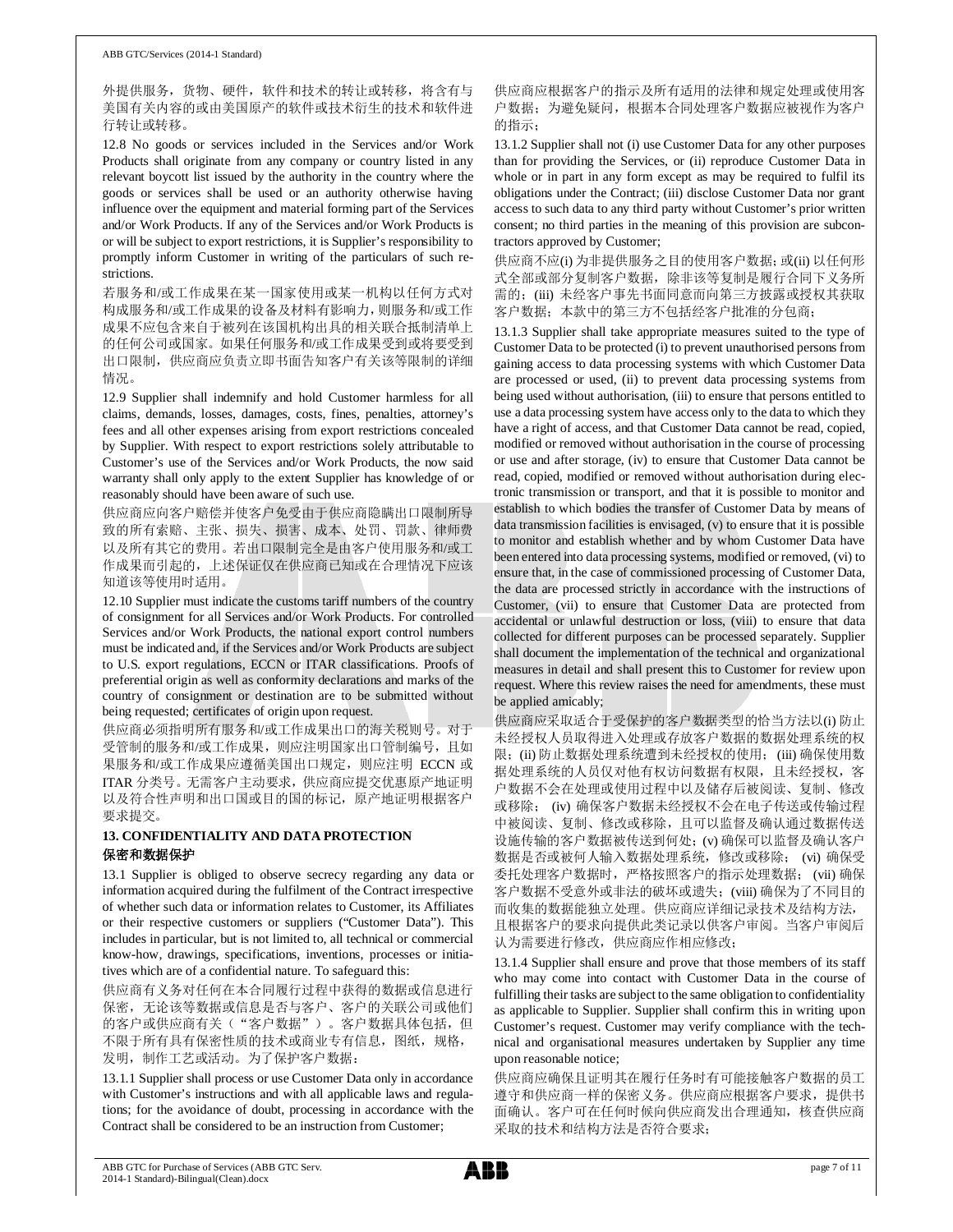13.1.5 The commissioning of subcontractors requires Customer's previous written consent. This applies also in those instances when one subcontractor is replaced by a subsequent one. The contracts awarded by Supplier to its subcontractors are to be formulated in such a manner that they meet the requirements regarding confidentiality and data protection agreed upon in the Contract. Supplier shall provide Customer with information on the essentials of such contracts and on the measures implemented by the subcontractors to fulfil their obligations regarding confidentiality and data protection. If requested by Customer, Supplier shall present its respective contractual documents for the former to examine. Supplier shall ensure that Customer has the same rights to monitor the subcontractors as Customer has to monitor Supplier. Subcommissions in the meaning of this provision do not include ancillary services ordered by Supplier from third parties which are not directly related to Customer, such as telecommunications services, maintenance and user support, cleaning, auditing or the disposal of data media. Even where ancillary services are taken from third parties, Supplier must however ensure confidentiality and undertake monitoring activities.

委任分包商需征得客户的事先书面同意,且该同意在一个分包商 被另一个分包商取代时同样适用。供应商与其分包商签订的合同 应明确其满足本合同下关于保密及数据保护约定的要求。供应商 应向客户提供有关此类合同的主要信息以及分包商为遵守其保密 及数据保护义务而采取的措施。如客户要求,则供应商应出示相 应的合同文件供客户检查。供应商应确保客户有权监督分包商, 正如同客户监督供应商一样。本条款下的分包不包含供应商从第 三方订购的与客户无直接联系的辅助服务, 比如电信服务,维护和 用户支持,清洁,审计或数据媒介的处理。即使辅助服务是由第 三方提供的,无论如何供应商必须确保保密性并进行监督。

13.2 The obligation to confidentiality does not apply to such data (i) whose disclosure is required for the fulfilment of the Contract; (ii) which are publicly known at the time Supplier receives them or which subsequently become publicly known through no action of Supplier itself; (iii) which were already known to Supplier prior to its initial activity for Customer and for which no duty to observe secrecy applies; (iv) which is made accessible to Supplier by third parties and for which no duty to observe secrecy applies or (v) which Supplier is obliged to disclose by mandatory law or by legally binding instruction of a court of law or a public authority. Insofar as Supplier wishes to invoke one of the above exceptions, the burden of proof for the existence of the factual preconditions for such exception shall lie with Supplier.

保密义务不适用于以下数据: (i) 因履行本合同而必须披露的; (ii) 在供应商收到时已为公众所知的或者之后非因供应商原因而为公 众所知;(iii) 在供应商最初为客户开展活动之前已知的且未违反 任何保密义务的;(iv) 在第三方未违反任何保密义务的情况下, 第三方向供应商披露的; 或(v)供应商根据强制法律, 法院或公共 机构有法律约束力的指令有义务披露的。供应商如在上述范围内 援引例外,则其应承担举证该例外存在的事实前提的责任。

13.3 Supplier shall not retain any Customer Data for longer than necessary to carry out the Services or than determined by Customer. Immediately after termination of the Contract or at any time on Customer's demand, Supplier shall, at the choice of Customer, immediately deliver to Customer all copies of such data provided by Customer to Supplier for the purposes of the Contract or received otherwise by Supplier while carrying out the Services and/or delete securely all Customer Data from its database. Supplier shall certify to Customer that it has not retained any copies of Customer Data with a written confirmation of destruction. Such confirmation shall be signed by duly authorized signatories of Supplier.

供应商不应保留客户数据至长于提供服务所必需的或者客户决定 的时间。一旦本合同终止或在客户要求的任何时间,供应商应根 据客户的选择,立即向客户交付和/或从其数据库安全删除客户为 了本合同之目的向供应商提供的或供应商在提供服务时以其他方

式收到的所有该类数据及其复本。供应商应以书面销毁确认书的 形式向客户证明其不再保留客户数据的任何复本。该确认书应由供 应商适当授权的签字人签署。

13.4 With regard to any data or information belonging to Customer or its Affiliates relating to an identified or identifiable individual or legal entity or any other entity which is subject to applicable data protection or privacy laws and regulations or being qualified as Personally Identifiable Information within the meaning of the applicable laws ("Personal Data"), Supplier will comply with all applicable data protection and privacy laws and regulations. In addition to the other stipulations in this Clause 13 the following applies:

对属于客户或其关联公司的,受适用数据保护或隐私法律和规定 管辖的已验证的或可验证的的个人、法律实体或任何其他实体的 信息, 或在适用法律范围被证明是个人验证信息("个人信息") 的,供应商应遵守所有适用的数据保护及隐私法律和规定。除本 合同第 13 条的其他约定外,以下也应适用:

13.4.1 Supplier shall not process Personal Data in or transfer Personal Data to a country with a level of data protection that is not at least equivalent with the level of data protection that applies within the country of origin of the Personal Data without Customer's prior written consent. Upon Customer's request and where required by applicable law, in particular if Customer or its Affiliates are located in Switzerland or in a country which is a Member State of the European Union (EU) or another signatory to the Agreement on the European Economic Area (EEA), Supplier agrees to enter into a separate data transfer agreement (EU Standard Contractual Clauses/Swiss Data Processing Agreement) with Customer and/or its Affiliates for the transfer of Personal Data to third countries.

未经客户事先书面同意,供应商不得在一个数据保护水平低于个 人信息来源地的国家处理个人信息或将个人信息传输至该国家。 一旦客户要求且适用法律有规定,特别是当客户或其关联公司位 于瑞士或欧盟(EU)成员国之一的国家,或其他签署了欧洲经济区 (EEA)协议的国家,供应商同意为了传输个人信息至第三国,其将 与客户及/或其关联公司另行签署数据传输协议(EU 标准合同条 款/瑞士数据处理协议)。

13.4.2 Supplier shall inform Customer without delay about serious incidents arising in the course of normal operations, suspicions of breaches of data privacy or other irregularities regarding the processing of Customer's or its Affiliates' Personal Data. In such cases Supplier and Customer shall agree on the further handling of the Personal Data. Supplier shall inform Customer without delay about checks performed and measures taken by a supervisory authority. This also applies regarding investigations into administrative or criminal offences.

对于正常的经营过程中突发的严重事件,对违反数据隐私的怀疑 或其他与处理客户或其关联公司个人信息有关的不寻常事件,供 应商应无延迟的告知客户。在此情况下,供应商和客户应就如何 进一步处理个人信息达成一致。供应商应无延迟的通知客户有关 监督机构进行的检查及其采取的方式。此类通知同样适用于行政 或犯罪调查。

13.4.3 Supplier will comply with any request by Customer to access, correct, block or delete Personal Data insofar as Customer is obliged to such request by law.

根据法律规定客户有义务提出要求的范围内,供应商将遵守客户 有关获取、纠正、阻止、或删除个人信息的此类要求。

13.4.4 In case the legislation of a country in which Supplier provides its Services to Customer or its Affiliates requires a contract governing data privacy topics which are not covered by this Clause 13, Supplier agrees to enter into such contract.

如果供应商向客户或其关联公司提供服务所在国的法律要求双方 签署一个规制未被本第 13 条涵盖的数据隐私内容的合同,供应商 同意签署此类合同。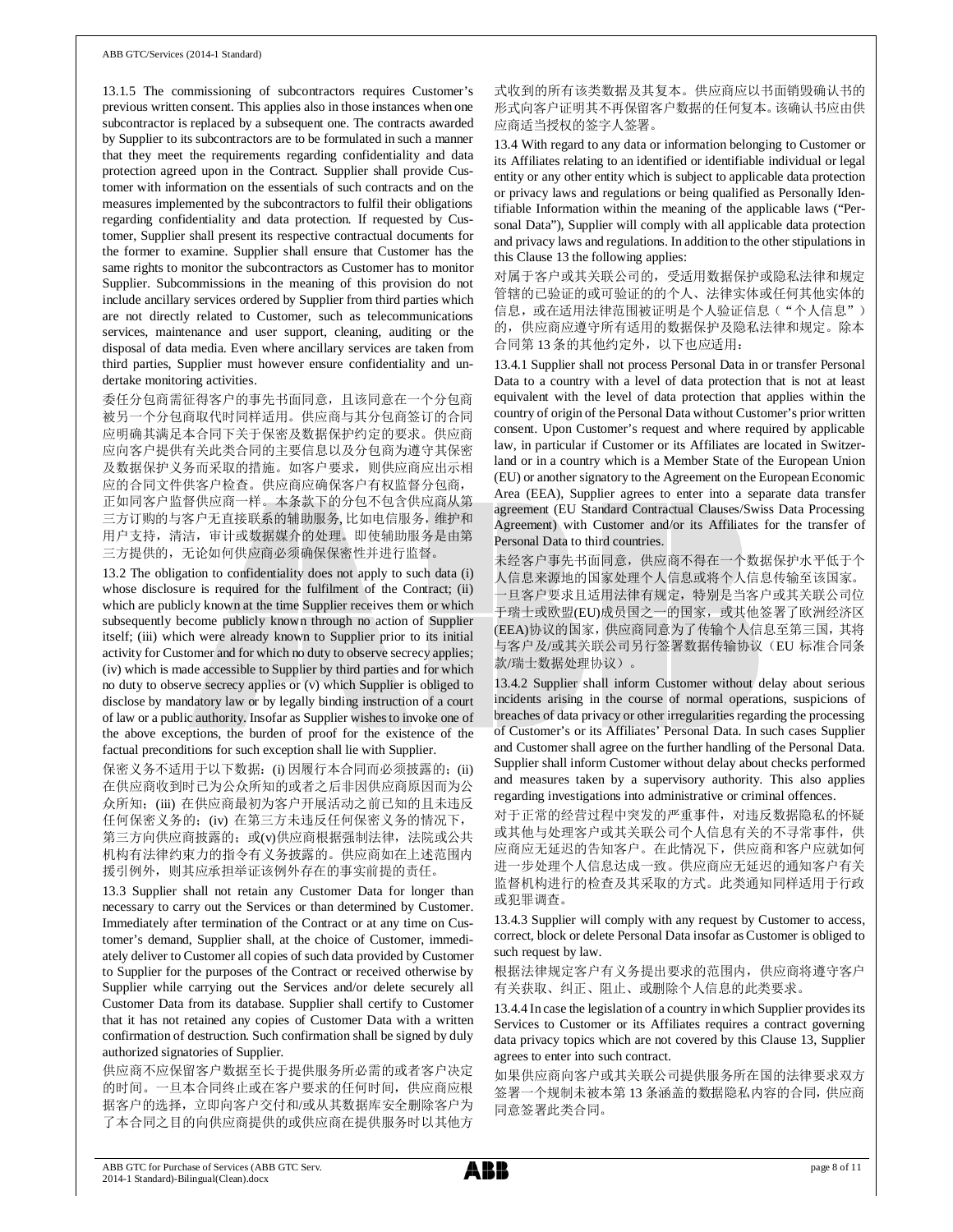13.5 Supplier agrees that Customer shall be allowed to provide any information received from Supplier to any other ABB Affiliate.

供应商同意客户应被允许向其任何其他 ABB 关联公司提供从供 应商收到任何信息。

13.6 The obligation to Confidentiality and Data Protection exists for an indefinite period of time and therefore this Clause 13 shall survive the expiration or termination of the Contract for any reason.

无论合同因何种原因终止, 第13条(保密和数据保护)中说明的 义务应在合同终止后一直有效。

## **14. LIABILITY AND INDEMNITY**

## 责任和赔偿

14.1 Without prejudice to applicable mandatory law, Supplier shall compensate/indemnify Customer for all damages and losses in connection with the Services whether or not Supplier may have been negligent or at fault (i) for Supplier's breaches of the Applicable Terms and Conditions, and (ii) for any claim, except for IPR Indemnification for which Clause 11 (Intellectual Property Right Infringements) exclusively applies, made by a third party (including employees of Supplier) against Customer in connection with the Services and to the extent that the respective liability, loss, damage, injury, cost or expense was caused by, relates to or arises from the Services delivered by Supplier and/or its sub-contractors. Upon Customer's request Supplier shall defend Customer against any third party claims arising out of or in connection with the Services.

在不影响适用的强制性法律的情况下,不管供应商是疏忽还是过 错,供应商应就(1)供应商违反"适用条款",和(2)第三方 (包括供应商员工)就供应商和/或其分包商提供的服务造成、引 起、导致的相关责任、损失、损害、伤害、成本或费用针对客户 进行的与服务相关的任何索赔——第 11 条(知识产权侵权)适用 的知识产权侵权赔偿除外,对与服务相关的所有损害和损失向客 户进行赔偿/补偿。在客户的要求之下,供应商应为客户就服务引 发的或有关的任何第三方索赔进行辩护。

14.2 Supplier shall be responsible for the control and management of all of its employees, its suppliers and/or its sub-contractors, and it shall be responsible for the acts, omissions, negligence or obligations of any of its employees, suppliers and/or sub-contractors, its agents, servants or workmen as fully as if they were the acts, omissions, negligence or obligations of Supplier.

供应商应负责对其所有员工、其供应商和/或其分包商进行控制和 管理并应对其任何员工、供应商和/或分包商、其代理、雇员或工 人的行为、疏漏、疏忽或义务负责,就如这些行为、疏漏、疏忽 或义务是供应商的行为。

14.3 The provisions of this Clause 14 (Liability and Indemnity) shall survive any performance, acceptance or payment pursuant to this ABB GTC/Services and shall extend to any substituted or replacement Services delivered by Supplier to Customer.

第 14 条的规定(责任和赔偿)应在遵照" ABB GTC/服务"条款 在任何执行、接受或付款后继续生效,并应扩展适用于供应商提 交给客户的任何更换或替代服务。

14.4 Unless otherwise expressly stated in the respective Order, Supplier shall maintain in force, and upon request provide evidence of, adequate general liability insurance, statutory worker's compensation/employer's liability insurance and where applicable goods transit insurance with reputable and financially sound insurers. Nothing contained in this Clause 14 (Liability and Indemnity) shall relieve Supplier from any of its contractual or other legal liabilities. The insured amount cannot be considered nor construed as limitation of liability.

除非在相应的订单中另外进行了明确说明,供应商应有效保存并 应要求提供在声誉和经济状况良好的保险机构投保的足够的责任 保险和法定的劳工保险/雇主责任保险的证明和货物运输险(若适 用)。第 14 条(责任和赔偿)包含的任何内容不应使供应商免于 承担其任何合同或其他法律责任。投保额不应被视为或解释为责 任限制。

14.5 Customer reserves the right to set off any claims under the Order against any amounts owed to Supplier.

客户有权以订单项下的任何索赔额抵销应付给供应商的任何款 项。

#### **15. TERM AND TERMINATION** 期限和终止

15.1 The Contractual Relationship between the Parties or an Order placed under the ABB GTC/Services may be terminated for convenience in whole or in part by Customer upon giving Supplier thirty (30) calendar days written notice, unless otherwise expressly stated in the relevant Order. In such event Customer shall pay to Supplier the value of the already performed Services and proven direct costs reasonably incurred by Supplier for the unperformed Services, however in no event more than the agreed purchase price for the Services under the respective Order. No further compensation shall be due to Supplier. Compensation for any expenditures and materials made with regard to the unperformed Services shall be expressly excluded.

双方之间的合同关系或"ABB GTC/服务"项下生成的订单在客户 提前三十(30)个日历日向供应商发出书面通知的情况下方便地 全部或部分终止,除非相关订单中另有明确规定。在这种情况下, 客户应向供应商支付已履约服务的价值和未履约服务所产生的经 过证实的直接合理成本,但是在任何情况下该支付金额不应超过 相关订单项下的服务采购价格。供应商不应获得任何进一步补偿。 应明确排除有关未履约服务产生的任何花费和材料的补偿。

15.2 In the event of Supplier's breach of the Applicable Terms and Conditions, such asa breach of warranty, Customer shall be entitled to terminate the respective Contractual Relationship or an Order placed under the ABB GTC/Services if Supplier fails to take adequate and timely actions to remedy a breach as requested by Customer in accordance with Clause 10 (Remedies). In such event, Customer shall have no obligation to compensate Supplier for the already performed Services and Supplier shall be obliged to pay back to Customer any remuneration received from Customer for the performed Services.

在供应商违反"适用条款"的情况下,比如违反质保条款,如果 供应商未按照第 10 条(救济)客户的要求采取足够、及时的措施 来补救这种违约行为, 客户有权终止相应的"合同关系"或 ABB GTC/服务"项下生成的订单。在这种情况下,客户没有义务补偿 供应商已履约的服务,并且供应商应向客户退还其从客户处收到 的已履约服务的任何款项。

15.3 Customer shall have the right to terminate the Order and/or Contractual Relationship with immediate effect forthwith by notice in writing to Supplier in the event that an interim order is applied for or made, or a voluntary arrangement approved, or a petition for a bankruptcy order is presented or a bankruptcy order is made against Supplier or any circumstances arise which entitle the court or a creditor to appoint a receiver, administrative receiver or administrator or to present a winding-up petition or make a winding-up order or other similar or equivalent action is taken against or by Supplier by reason of its insolvency or in consequence of debt.

若针对供应商已申请临时指令、或批准的自愿安排、或已申请破 产指令或已经做出破产指令,或者出现了法院或债权人指定了接 管人、行政接管人或管理人的任何情形,或者提交了自愿清算申 请或做出了自愿清算指令或因破产或由此产生的债务已提起针对 供应商的或供应商提起的其他类似的行动,客户有权通过书面通 知供应商终止订单和/或"合同关系"并立即生效。

15.4 Upon termination Supplier shall immediately and at Supplier's expense safely return to Customer all respective Customer property (including any documentation, data, and applicable Intellectual Property) and Customer information then in Supplier's possession or under Supplier's control and provide Customer with the complete information and documentation about the already performed Services.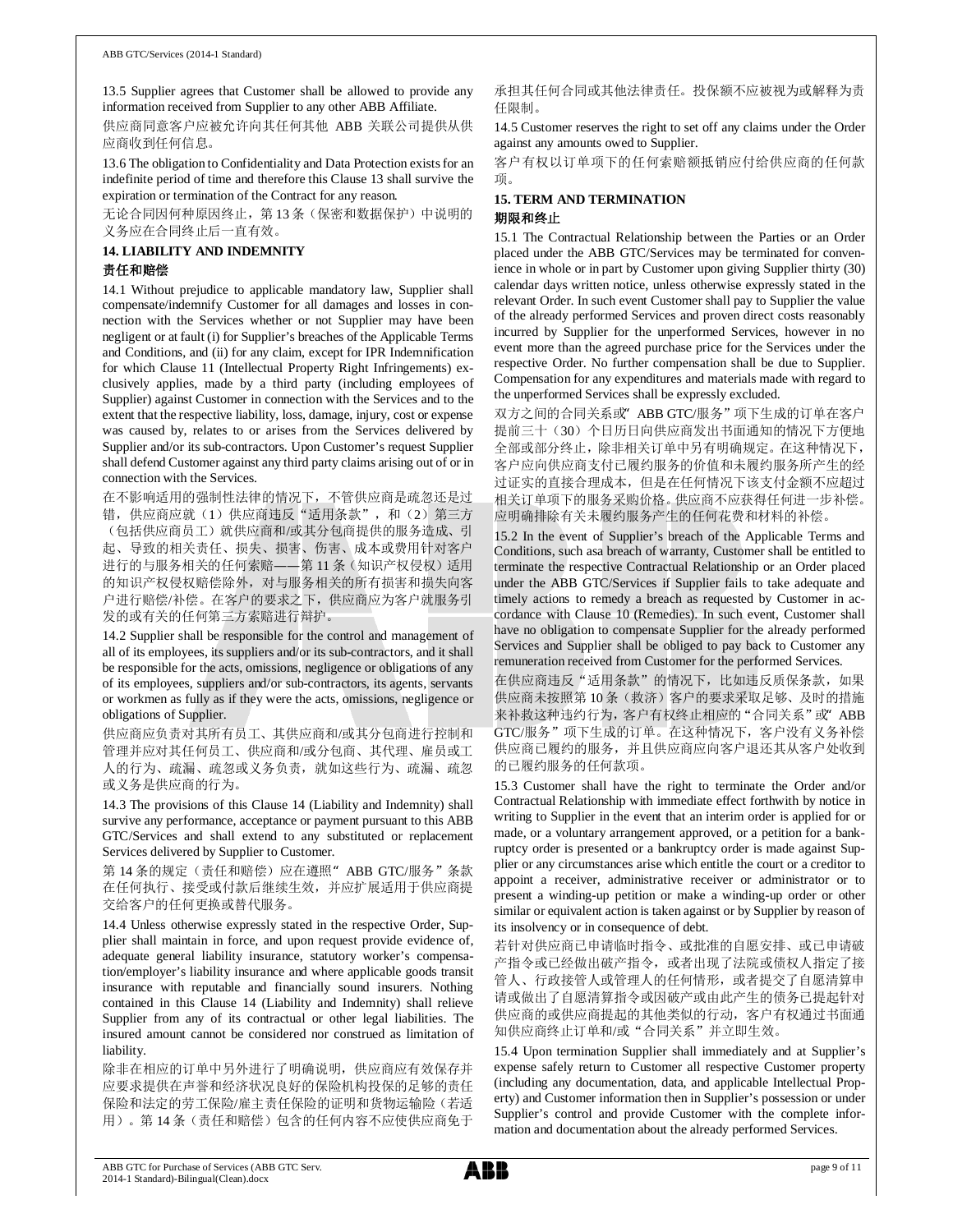#### ABB GTC/Services (2014-1 Standard)

一旦合同终止,供应商应自担费用立即安全地将所有相关的客户 财产(包括任何文档、数据和适用的知识财产)和供应商拥有或 控制的客户信息返还给客户,并向客户提供关于已履约服务的完 整信息和资料。

# **16. FORCE MAJEURE**

## 不可抗力

16.1 Neither Party shall be liable for any delay in performing or for failure to perform its obligations under a respective Order if the delay or failure results from an event of "Force Majeure". For clarification, Force Majeure means an event that was not foreseeable by the affected Party at the time of execution of the respective Order, is unavoidable and outside the control of the affected Party, and for which the affected Party is not responsible, provided such event prevents the affected Party from performing the obligations under the respective Order despite all reasonable efforts, and the affected Party provides notice to the other Party within five (5) calendar days from occurrence of the respective event of Force Majeure.

任何一方都不应对由于"不可抗力"事件导致的延迟履行或未能 履行相应订单项下的义务负责。为明确含义,不可抗力事件指受 影响方在执行相应订单时不能预见、不可避免的和在受影响方控 制之外、受影响方不负有责任的事件,前提条件是尽管付出了所 有合理努力,这种事件依然阻止了受影响方执行相应的订单,并 且受影响方在发生相应的不可抗力事件后五(5)个日历日内通知 了另一方。

16.2 If an event of Force Majeure occurs which exceeds thirty (30) calendar days either Party shall have the right to terminate the relevant Order forthwith by written notice to the other Party without liability to the other Party. Each Party shall use its reasonable endeavours to minimise the effects of any event of Force Majeure.

如果不可抗力事件持续超过三十(30)个日历日,任何一方都有 权通过书面形式通知另一方终止相应的订单,而无需对另一方承 担责任。每方都应尽其合理努力,最大限度减轻不可抗力事件的 影响。

### **17. ASSIGNMENT AND SUB-CONTRACTING** 转让和分包

17.1 Supplier shall not assign, transfer, or encumber an Order or any parts thereof (including any monetary receivables from Customer) without prior written approval of Customer.

未经客户的事先书面批准,供应商不得转让、分包、转移或抵押 订单或其任何部分(包括来自客户的任何应收款)。

17.2 Customer may at any time assign, transfer, encumber, sub-contract or deal in any other manner with all or any of its rights or obligations under the respective Order and/or the Applicable Terms and Conditions to any of its own Affiliates.

客户可随时将其相应订单和/或"适用条款"项下的全部或任何权 利或义务转让、转移、抵押、分包或以其他方式转让给任何关联 公司。

## **18. NOTICES**

## 通知

Any notice shall be given by sending the same by registered mail, courier, fax or by e-mail to the address of the relevant Party as stated in the Order or to such other address as such Party may have notified in writing to the other for such purposes. E-mail and fax expressly require written confirmation issued by the receiving Party. Electronic read receipts may not under any circumstances be deemed as confirmation of notice. Electronic signatures shall not be valid, unless expressly agreed in writing by duly authorised representatives of the Parties.

任何通知都应以挂号信、快件、传真或电子邮件的方式发送至订 单中说明的相关方的地址或该方以书面形式通知另一方的其他地 址。电子邮件和传真明确要求接收方的书面确认。电子回执在任 何情况下不能被视作通知确认函。电子签名应无效,除非双方正 式授权代表通过书面形式明确达成一致。

## **19. WAIVERS** 弃权

Failure to enforce or exercise, at any time or for any period, any term of the Applicable Terms and Conditions does not constitute, and shall not be construed as, a waiver of such term and shall not affect the right later to enforce such term or any other term herein contained.

在任何时间或任何期限未能实施或执行"适用条款"的任何条款, 不构成和不应解释为放弃该条款,并且不影响以后执行该条款或 任何其他条款的权利。

## **20. GOVERNING LAW AND DISPUTE SETTLEMENT** 管辖法律和争议解决

20.1 The Contractual Relationship and/or the Applicable Terms and Conditions (including, but not limited to the ABB GTC/Services) shall be governed by and construed in accordance with the laws of the country (and/or the state, as applicable) of Customer's legal registration, however under exclusion of its conflict of law rules and the United Nations Convention on International Sale of Goods.

"合同关系"和/或"适用条款"(包括但不限于"ABB GTC/服 务")应受客户注册国(和/或州,若适用)的法律管辖并据其予 以解释,《联合国国际货物销售合同公约》和其冲突法规则不适 用。

20.2 For domestic dispute resolution matters, whereby Customer and Supplier are registered in the same country, any dispute or difference arising out of or in connection with the Contractual Relationship and/or the Applicable Terms and Conditions (including this ABB GTC/Services), including any question regarding its existence, validity or termination or the legal relationships established thereby, which cannot be settled amicably, shall be submitted to the jurisdiction of the competent courts of Customer's registration, unless other courts or arbitration are agreed in writing between the Parties.

对于客户和供应商在同一国家注册的国内争议解决而言,任何"合 同关系"和/或"适用条款"(包括"ABB GTC/服务")导致或 与之相关的争议或差异,包括任何关于其存在、有效性或终止或 由此形成的法律关系的问题,如果不能友好协商解决,应提交客 户注册地的管辖法院进行裁决,除非双方通过书面形式就其他法 院或仲裁达成一致。

20.3 For cross border dispute resolution matters whereby Customer and Supplier are registered in different countries, unless agreed otherwise in writing between the Parties, any dispute or difference arising out of or in connection with the Contractual Relationship and/or the Applicable Terms and Conditions (including this ABB GTC/Services), including any question regarding its existence, validity or termination or the legal relationships established thereby, which cannot be settled amicably, shall be finally settled under the Rules of Arbitration of the International Chamber of Commerce by three arbitrators appointed in accordance with the said Rules. The place of arbitration shall be the location where Customer is registered, unless otherwise agreed in writing. The language of the proceedings and of the award shall be English. The decision of the arbitrators shall be final and binding upon both Parties, and neither Party shall seek recourse to an ordinary state court or any other authority to appeal for revisions of the decision.

对于客户和供应商在不同国家注册的跨国争议解决而言,除非双 方另外通过书面形式达成一致,否则任何由"合同关系"和/或"适 用条款"(包括"ABB GTC/服务")导致或与之相关的争议或差 异,包括任何关于其存在、有效性或终止或由此形成的法律关系 的问题,如果不能友好协商解决,应按照《国际商会仲裁规则》 由遵照该规则指定的三名仲裁员进行最终裁决。仲裁地应为客户 的注册地,除非另外通过书面形式达成一致。仲裁程序和裁决语 言应为英语。仲裁员的裁决应是终局裁决,并对双方均具约束力。 任何一方都不应向普通州法院或任何其他权威机构上诉改变原裁 决。